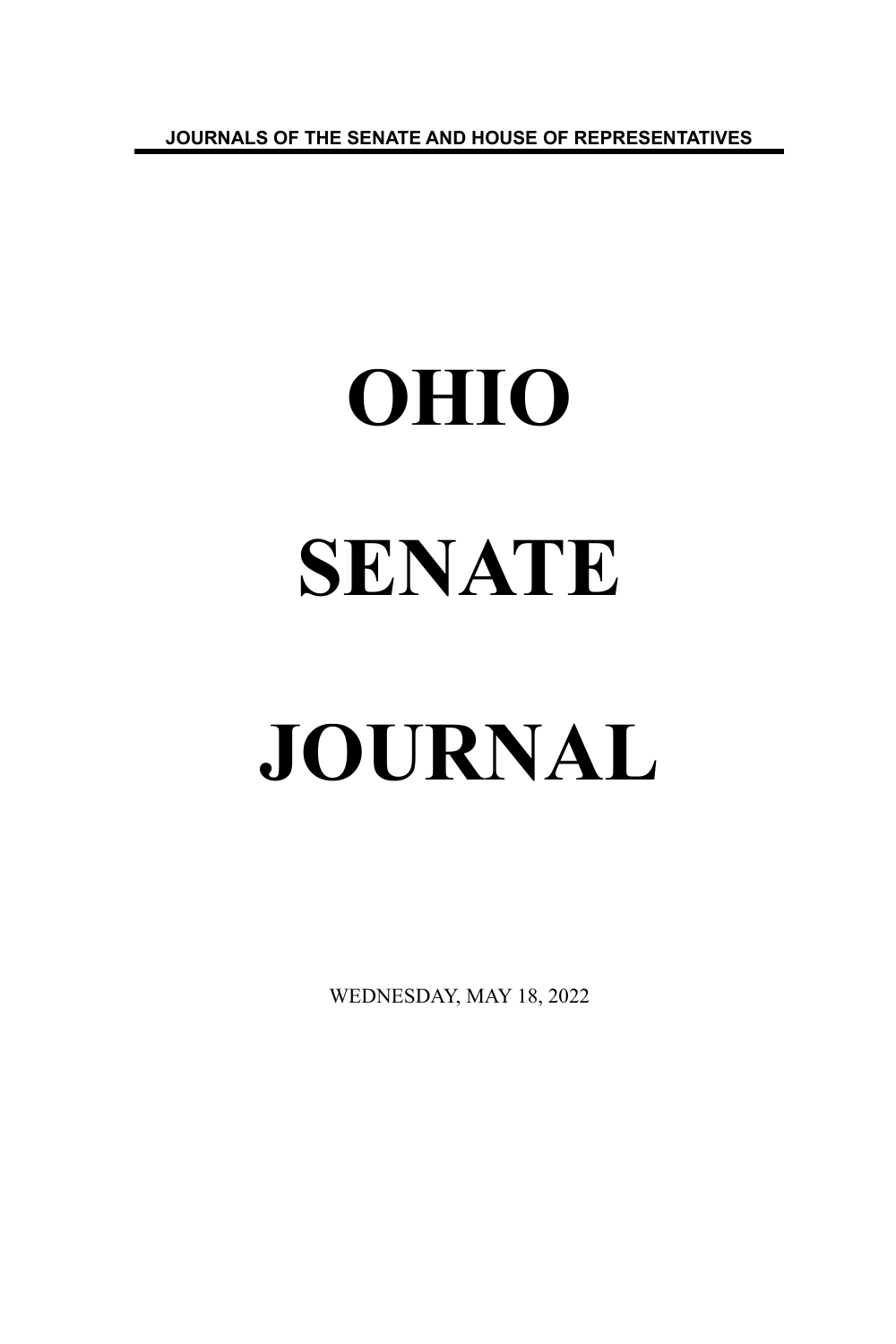# ONE HUNDRED FIFTIETH DAY Senate Chamber, Columbus, Ohio **Wednesday, May 18, 2022, 1:30 p.m.**

The Senate met pursuant to adjournment.

Prayer was offered by Pastor Brian Hanson, Capitol Ministries in Columbus, Ohio, followed by the Pledge of Allegiance to the Flag.

The journal of the last legislative day was read and approved.

The following guests were recognized by the Senate prior to the commencement of business:

Senator Brenner, Senator Craig and Senator Kunze recognized The Ohio State University Women's Hockey team as the 2022 NCAA Champions.

Senator Hoagland recognized the Waterford High School girls basketball team as the 2022 Division IV State Champion.

Senator Yuko recognized the Richmond Heights High School boys basketball team as the 2022 State Champion.

Senator Schaffer recognized the Pickerington Central High School boys basketball team as the 2022 Division I State Champion.

Senator Kunze recognized the Upper Arlington High School girls 200-yard freestyle relay team as the 2022 Division 1 State Champion.

Senator Kunze recognized Grant Gooding as the 2022 Division I State Champion in swimming.

Senator Antonio recognized the family of former House member and Lakewood Mayor, Madeline Cain, who passed away on April 4, 2022.

Senator Roegner requested a moment of silence in honor of Lt. Philip Wigal of the Town and Country Fire District in Wayne County who passed away in the line of duty on April 11, 2022.

Senator Brenner recognized Judge George Leach on his visit to the **Statehouse** 

Senator Craig recognized Nila Upreti on his visit to the Statehouse.

Senator Hottinger recognized Senior Legislative Aide, Kyle Moore, on his outstanding service to the Ohio Senate.

Senator Johnson recognized the Ulysses S. Grant Homestead Association on the 200th birthday of Ulysses S. Grant.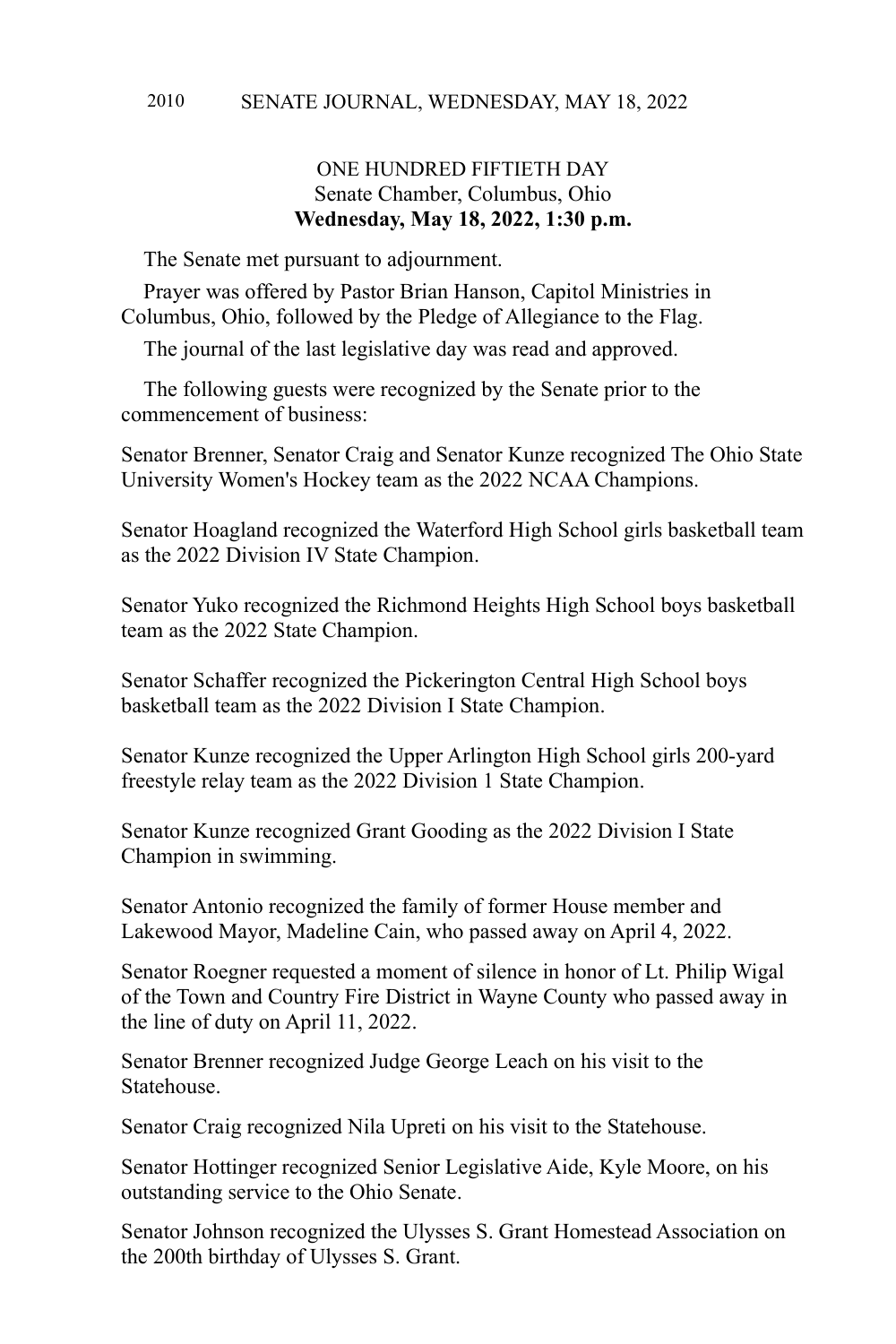Senator Lang recognized Judge Candace Crouse on her visit to the **Statehouse** 

Senator Lang recognized Andrew Conn on his visit to the Statehouse.

Senator McColley recognized Joshua Meyers on his visit to the Statehouse.

Senator Roegner recognized Councilman Mario Fiucca on his visit to the **Statehouse** 

Senator Schaffer recognized his new legislative aide, Lydia Campbell.

Senator Yuko recognized Swathi Vudatala and Chelsea Kao on their outstanding work as Ohio Senate Democrat pages.

### **REPORTS OF REFERENCE AND BILLS FOR SECOND CONSIDERATION**

Senator Huffman, M. reports for the standing committee on Rules and Reference, recommending that the following bills and resolutions, standing in order for second consideration, be referred to committee as recommended:

**Sub. H. B. No. 476**-Representatives Bird, Lightbody, et al.

To amend sections 5.27, 4723.28, 4730.25, and 4731.22 and to enact sections 3701.25 and 3701.251 of the Revised Code to establish a Parkinson's disease registry and to change the observance of "Parkinson's Disease Awareness Month" from September to April.

To the Committee on Health.

**H. B. No. 504**-Representatives Carfagna, Johnson, et al.

To amend section 2917.12 of the Revised Code to increase the penalty for "disturbing a lawful meeting" when committed with the intent to disturb or disquiet an assemblage for religious worship or to prevent, disrupt, or interfere with a virtual meeting or gathering for religious worship.

To the Committee on Judiciary.

### **Sub. H. B. No. 507**-Representative Koehler, et al.

To amend sections 913.04, 913.28, 915.01, 915.03, 915.14, 915.18, 915.20, 925.21, 925.62, 3715.041, 3715.07, 3715.27, 3715.33, 3715.36, and 3715.99; to amend, for the purpose of adopting a new section number as indicated in parentheses, section 3715.36 (3715.34); and to repeal sections 913.27, 915.04, 915.05, 915.06, 915.07, 915.08, 915.19, 915.21, 925.26, 925.27, 925.28, 925.52, 925.56, 925.61, 3715.14, 3715.15, 3715.16, 3715.17, 3715.18, 3715.19, 3715.20, 3715.34, 3715.35, and 3715.37 of the Revised Code to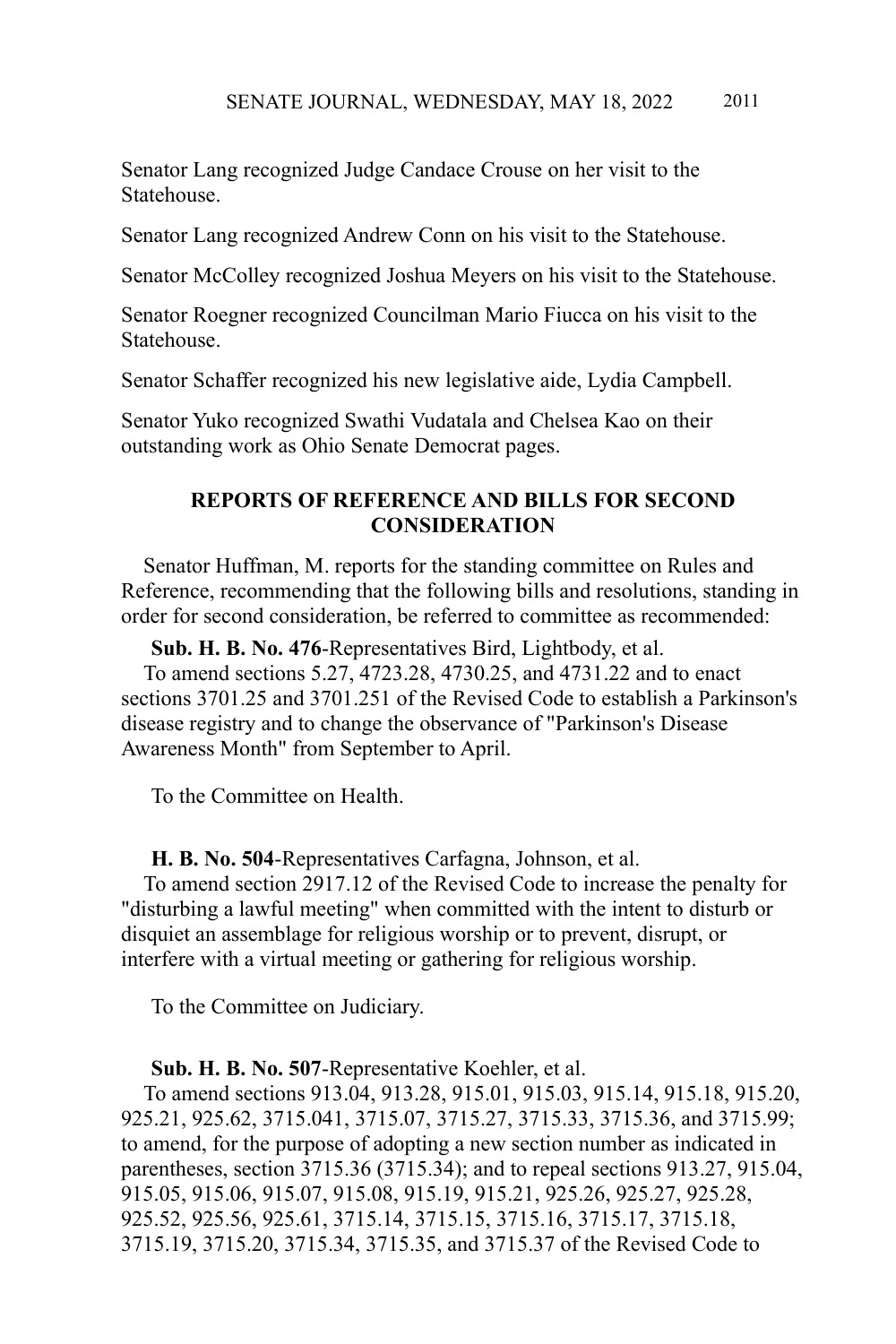revise specified provisions of agriculture law.

To the Committee on Agriculture and Natural Resources.

### **H. B. No. 530**-Representative Lampton, et al.

To amend sections 3956.01, 3956.03, 3956.04, 3956.06, 3956.07, 3956.08, 3956.09, 3956.10, 3956.11, 3956.12, 3956.13, 3956.16, 3956.18, and 3956.20; to enact new section 3956.19; and to repeal section 3956.19 of the Revised Code to amend the law governing the Ohio Life and Health Insurance Guaranty Association.

To the Committee on Insurance.

# **Sub. H. B. No. 558**-Representatives Roemer, Jordan, et al.

To amend sections 3715.87, 3715.871, 3715.872, 3715.873, and 4729.54 of the Revised Code to modify the laws governing the drug repository program for donated prescription drugs and to make temporary changes regarding certificates of need.

To the Committee on Health.

### **S. C. R. No. 15**-Senator Fedor, et al.

To urge the United States Senate to ratify the Convention on the Elimination of All Forms of Discrimination Against Women.

To the Committee on Government Oversight and Reform.

### **S. J. R. No. 6**-Senator Blessing

Proposing to amend Section 1 of Article V, Section 3 of Article X, and Section 3 of Article XVIII of the Constitution of the State of Ohio to prohibit local governments from allowing persons who lack the qualifications of an elector to vote in local elections.

To the Committee on Local Government and Elections.

### **S. B. No. 319**-Senator Huffman, S.

To enact section 5534.437 of the Revised Code to designate a portion of State Route 55 in Miami County as the "Sheriff Sergeant William "Bill" Morris Memorial Highway."

To the Committee on Transportation.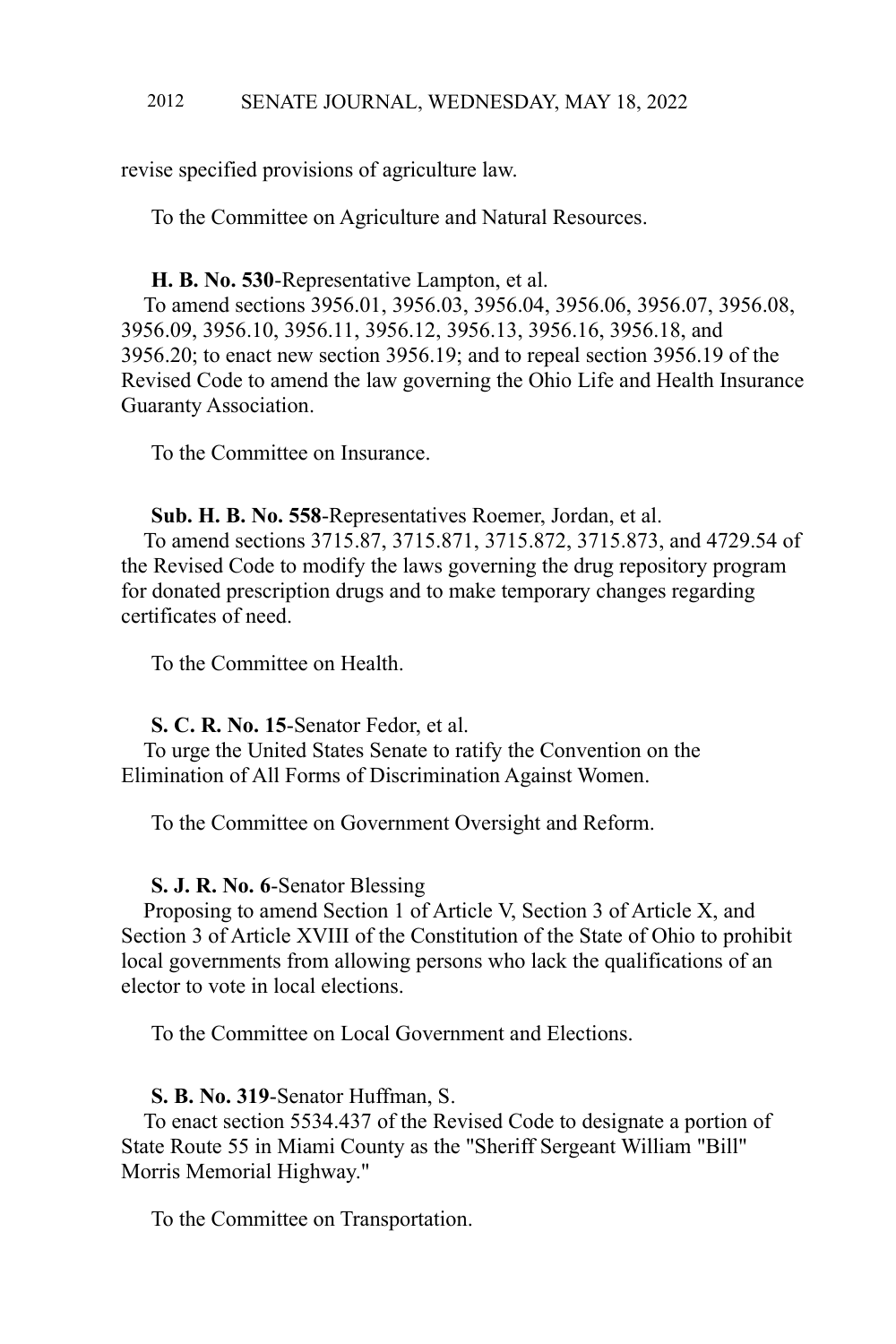### **S. B. No. 320**-Senator Gavarone

To amend sections 3501.01, 3503.14, 3503.16, 3503.19, 3503.28, 3505.18, 3505.181, 3505.182, 3505.183, 3509.03, 3509.04, 3509.05, 3509.051, 3509.06, 3509.07, 3509.08, 3509.09, 3509.10, 3511.02, 3511.04, 3511.05, 3511.06, 3511.07, 3511.08, 3511.09, 3511.10, 3511.11, 3511.13, 4507.50, and 4507.52 and to enact section 4507.502 of the Revised Code to require photo identification to vote, to make other changes to the Election Law, and to require the Bureau of Motor Vehicles to provide free state identification cards to persons seventeen and older.

To the Committee on Local Government and Elections.

### **S. B. No. 321**-Senator Romanchuk, et al.

To amend sections 1.64, 109.921, 124.38, 124.82, 173.501, 173.521, 173.542, 305.03, 313.12, 313.121, 323.153, 339.01, 339.73, 339.76, 339.78, 339.81, 339.82, 503.241, 742.38, 940.09, 955.41, 1337.29, 1347.08, 1561.12, 1571.012, 1731.01, 1751.62, 1751.74, 1753.21, 2105.35, 2108.16, 2108.40, 2111.031, 2111.49, 2133.25, 2135.01, 2151.33, 2151.3515, 2151.421, 2305.235, 2313.14, 2317.47, 2317.54, 2945.38, 2967.05, 3101.05, 3105.091, 3111.12, 3111.90, 3111.93, 3111.94, 3111.96, 3119.05, 3119.54, 3301.0711, 3304.23, 3309.22, 3309.41, 3309.45, 3313.64, 3313.671, 3313.71, 3313.712, 3313.716, 3313.72, 3313.73, 3319.141, 3319.143, 3321.04, 3354.21, 3501.382, 3701.01, 3701.031, 3701.046, 3701.144, 3701.146, 3701.162, 3701.243, 3701.245, 3701.262, 3701.47, 3701.48, 3701.50, 3701.505, 3701.5010, 3701.5010f, 3701.59, 3701.60, 3701.74, 3701.76, 3705.01, 3705.15, 3705.16, 3705.17, 3705.22, 3705.29, 3705.30, 3705.30f, 3705.33, 3705.35, 3707.08, 3707.10, 3707.72, 3709.11, 3709.13, 3709.241, 3710.07, 3715.02, 3715.872, 3721.01, 3721.011, 3721.041, 3721.21, 3727.09, 3727.19, 3742.03, 3742.04, 3742.07, 3742.32, 3901.56, 3916.01, 3916.07, 3916.16, 3923.25, 3923.52, 3923.53, 3923.54, 3923.55, 3923.56, 3923.84, 3929.62, 3929.63, 3929.64, 3929.67, 4113.23, 4123.511, 4123.512, 4123.54, 4123.56, 4123.57, 4123.651, 4123.71, 4123.84, 4123.85, 4303.21, 4503.066, 4506.07, 4507.06, 4507.08, 4507.081, 4507.141, 4507.30, 4511.81, 4723.36, 4725.14, 4729.284, 4729.41, 4729.44, 4729.45, 4729.47, 5119.93, 5119.94, 5120.17, 5120.21, 5122.01, 5122.10, 5122.11, 5122.111, 5122.14, 5145.22, 5164.08, 5502.522, 5739.01, and 5901.28 and to enact sections 1337.111, 2135.15, 4723.436, and 4723.4812 of the Revised Code regarding the authority of advanced practice registered nurses, and to amend the versions of sections 3701.5010, 3705.30, and 3929.67 of the Revised Code that are scheduled to take effect on September 30, 2024, to continue the changes to those sections on and after that date.

To the Committee on Health.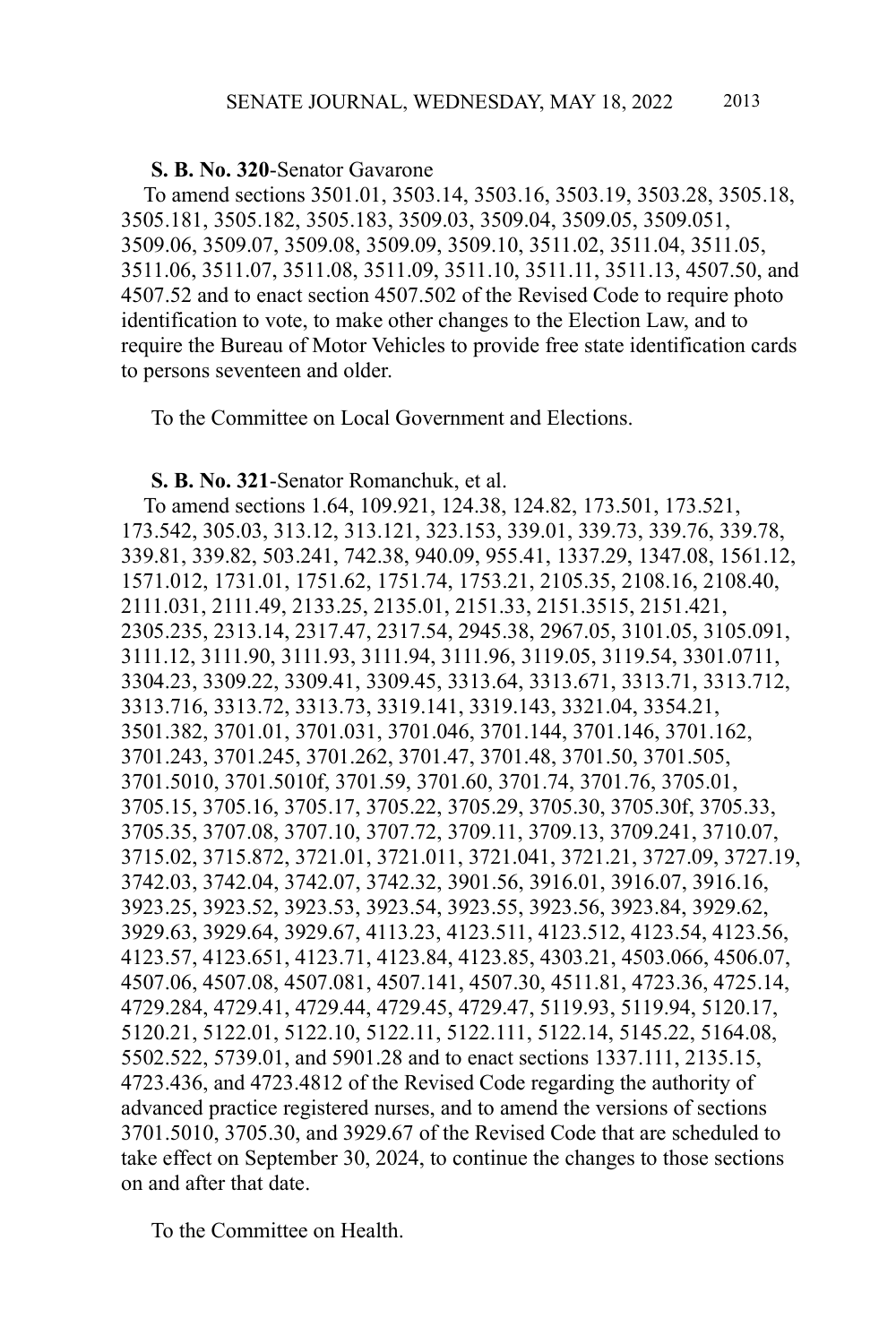# **S. B. No. 322**-Senator Hackett

To amend sections 149.43, 2105.062, 2305.111, 2305.252, 2907.01, 2907.02, 2907.03, 2907.06, 2907.17, 2907.18, 2921.22, 2929.42, 2950.01, 2950.151, 2971.01, 3107.07, 3109.50, 3111.04, 4730.25, 4730.26, 4730.32, 4730.99, 4731.22, 4731.224, 4731.251, 4731.99, 4759.05, 4759.07, 4759.99, 4760.13, 4760.14, 4760.16, 4760.99, 4761.03, 4761.09, 4761.14, 4761.99, 4762.13, 4762.14, 4762.16, 4762.99, 4774.13, 4774.14, 4774.16, 4774.99, 4778.14, 4778.18, and 4778.99 and to enact sections 4731.2210, 4759.14, and 4778.171 of the Revised Code regarding sex offenses and individuals regulated by the State Medical Board.

To the Committee on Health.

### **S. B. No. 323**-Senator Hackett

To enact section 5534.409 of the Revised Code to designate a portion of U.S. Route 35 in Greene County as the "Sheriff Gene Fischer Memorial Highway."

To the Committee on Transportation.

### **S. B. No. 324**-Senator Peterson

To amend sections 3701.57, 3707.34, 3709.012, 3709.02, 3709.03, 3709.07, 3709.071, 3709.08, 3709.09, 3709.10, 3709.19, 3709.28, 3709.35, 3709.41, 3717.25, and 3717.45 and to repeal section 3709.04 of the Revised Code to eliminate district advisory councils for general health districts, and transfer their duties and responsibilities to boards of county commissioners.

To the Committee on Local Government and Elections.

### **S. B. No. 325**-Senators Romanchuk, Lang, et al.

To require a fiscal year 2023 rebasing of nursing facility Medicaid payment rates.

To the Committee on Finance.

# **S. B. No. 326**-Senator Wilson

To enact section 5534.436 of the Revised Code to designate a portion of State Route 73 in Warren County as the "Natural Resources Officer Jason Lagore Memorial Highway."

To the Committee on Transportation.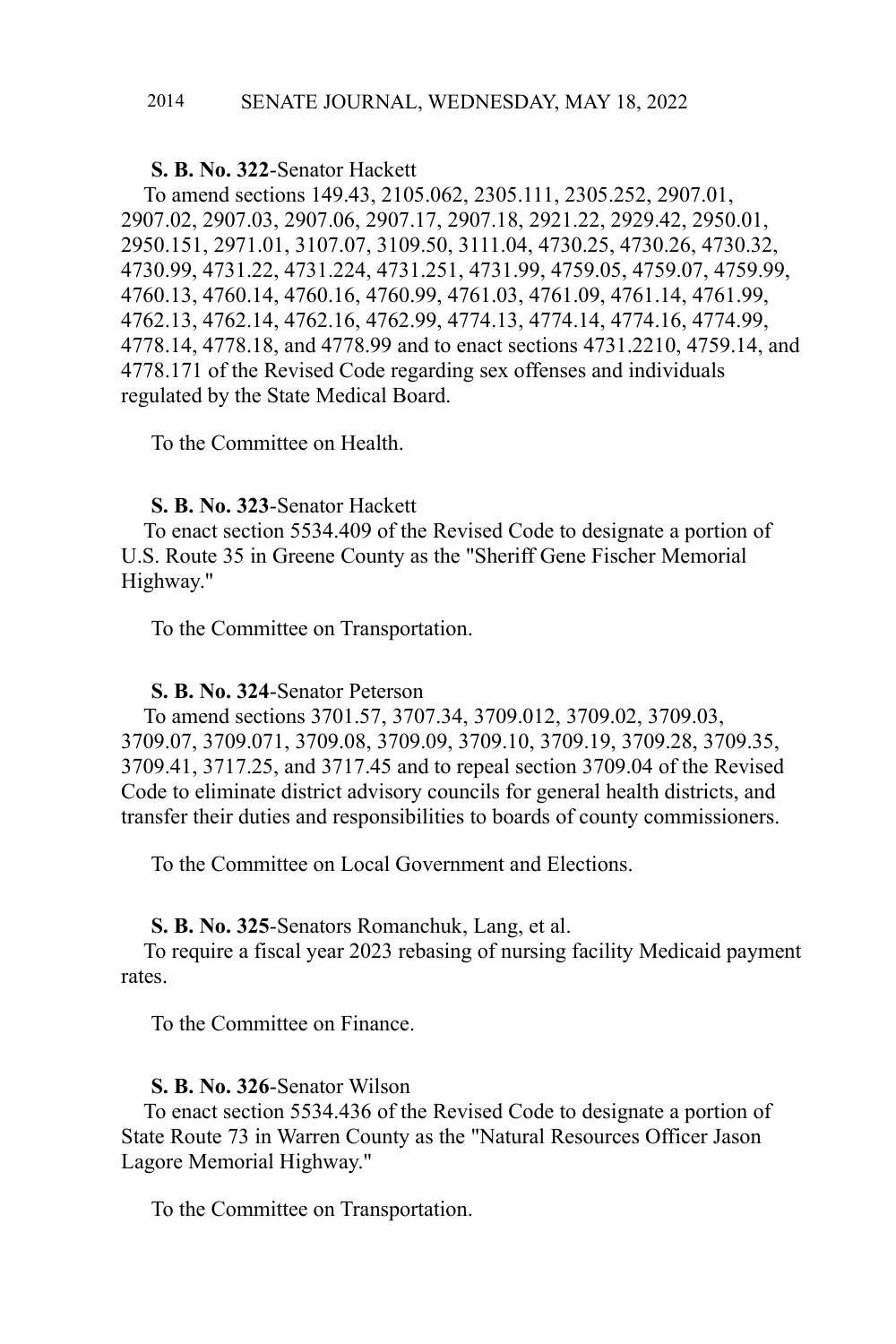### **S. B. No. 327**-Senator Huffman, S., et al.

To amend sections 122.17, 122.66, 323.151, 3317.021, 3318.011, 5747.02, and 5748.01 of the Revised Code to repeal the state income tax on nonbusiness income with a ten-year phase-out.

To the Committee on Ways and Means.

### **S. B. No. 328**-Senator Hackett

To amend section 1901.08 of the Revised Code to add one judge to the Fairborn Municipal Court.

To the Committee on Judiciary.

### **S. B. No. 329**-Senator Schuring, et al.

To amend sections 3735.66 and 5713.08 and to enact section 5709.58 of the Revised Code to authorize certain subdivisions to designate areas within which certain residential property is wholly or partially exempted from property taxation.

To the Committee on Finance.

### **S. B. No. 330**-Senator Romanchuk, et al.

To enact section 5534.518 of the Revised Code to designate a portion of State Route 821 in Washington County as the "State Representative Andy Thompson Memorial Highway."

To the Committee on Transportation.

### **S. B. No. 331**-Senator Schuring, et al.

To amend section 1547.68 and to enact section 5.2316 of the Revised Code to designate April as "Powerboat Safety Month" and to increase, from \$30,000 to \$60,000, the maximum annual grant amount that the Division of Parks and Watercraft may award to certain entities for boating safety education programs.

To the Committee on Veterans and Public Safety.

**S. B. No. 332**-Senator O'Brien, et al.

To authorize the conveyance of state-owned land.

To the Committee on Local Government and Elections.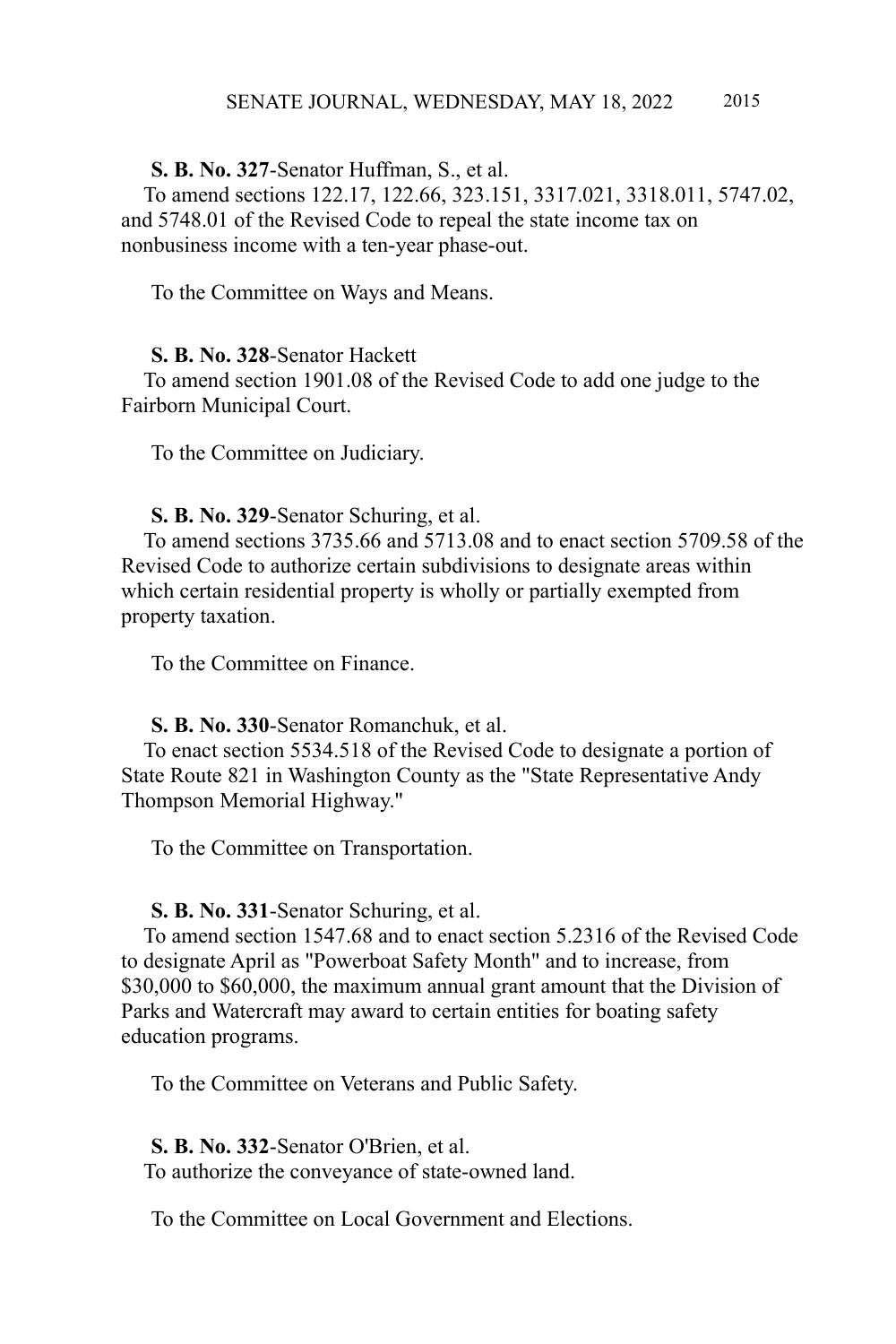### **S. B. No. 333**-Senator Wilson

To amend section 2305.37 of the Revised Code to alter the law governing immunity from liability for donations of perishable food.

To the Committee on Government Oversight and Reform.

### **S. B. No. 334**-Senator Blessing

To amend section 2329.27 and to enact sections 2329.261 and 2329.313 of the Revised Code to grant tenants and certain other eligible bidders rights relating to the purchase of residential property sold at foreclosure.

To the Committee on General Government Budget.

### **S. B. No. 335**-Senators Hoagland, Lang

To amend sections 323.151, 323.152, 323.153, 4503.065, 4503.066, and 5901.07 of the Revised Code to modify the homestead property tax exemption for disabled veterans.

To the Committee on Ways and Means.

### **S. B. No. 336**-Senator Johnson

To amend sections 4713.50, 4713.51, and 4713.64 of the Revised Code to prohibit the provision of sun lamp tanning services to individuals under age 18.

To the Committee on Health.

### **S. B. No. 337**-Senators Brenner, Reineke

To enact section 5.2316 of the Revised Code to designate October 4 as "Rutherford B. Hayes Day."

To the Committee on General Government Budget.

### **S. B. No. 338**-Senator Lang, et al.

To amend sections 3717.33 and 3717.52 of the Revised Code to require the Director of Agriculture and the Director of Health to adopt rules governing the assessment of registered environmental health specialists and environmental health specialists in training who conduct inspections of retail food establishments and food service operations.

To the Committee on Agriculture and Natural Resources.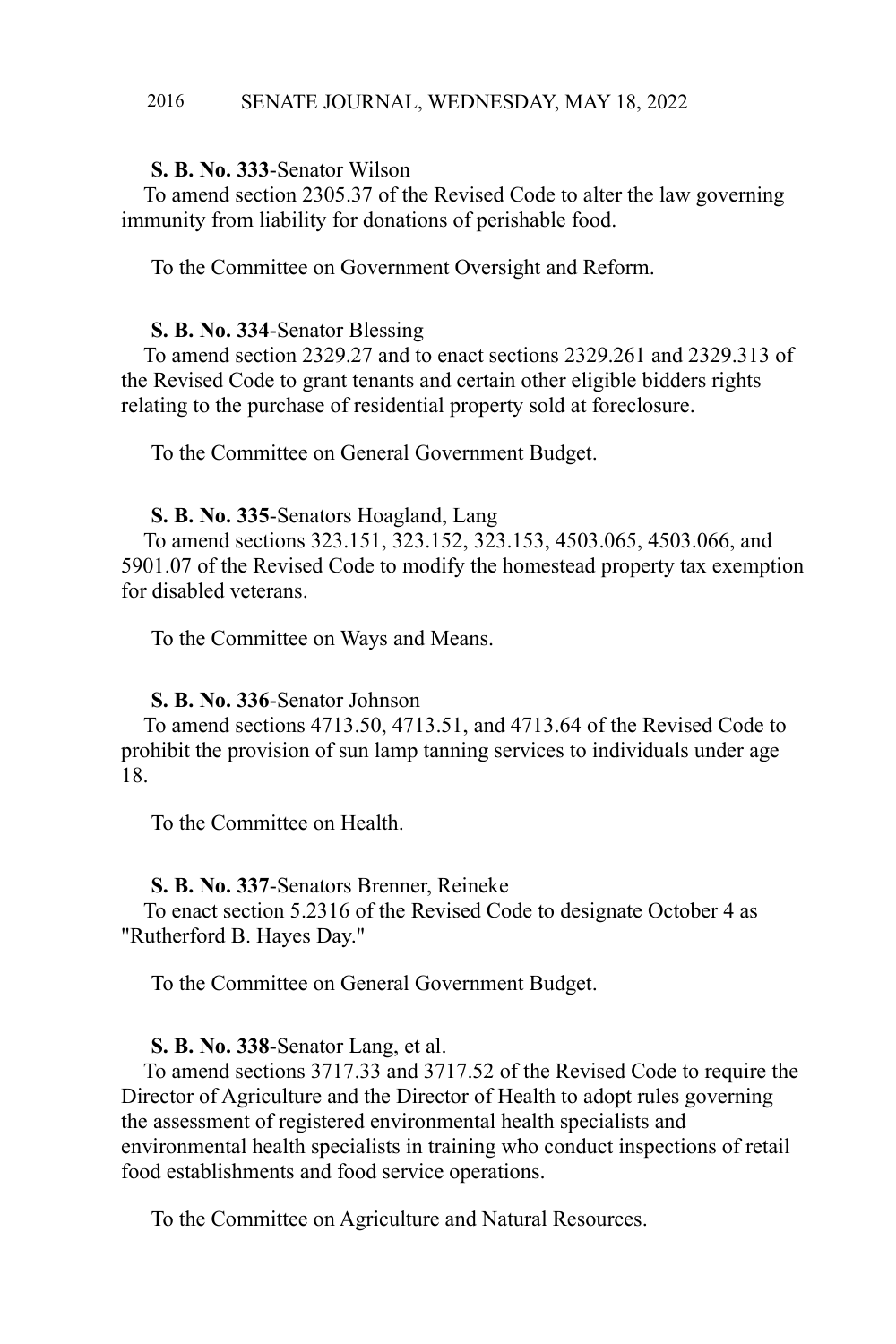### **S. B. No. 339**-Senators Manning, Antonio

To enact section 2903.216 of the Revised Code to generally prohibit a person from knowingly installing a tracking device or application on another person's property without the other person's consent.

To the Committee on Judiciary.

### **S. B. No. 340**-Senators Schuring, Manning

To amend sections 3314.03, 3326.11, 5747.08, 5747.98, and 6301.11 and to enact sections 122.157, 122.158, 122.159, 3313.473, and 5747.82 of the Revised Code to establish the Workforce Voucher Program, to terminate the provisions of the Voucher Program two years after the bill's effective date by repealing sections 122.157, 122.158, and 3313.473 of the Revised Code on that date, to authorize tax credits for graduates of the Voucher Program, and to make an appropriation.

To the Committee on Workforce and Higher Education.

YES - 13: NICKIE J. ANTONIO, ANDREW O. BRENNER, HEARCEL F. CRAIG, MATT DOLAN, THERESA GAVARONE, BOB D. HACKETT, JAY HOTTINGER, MATT HUFFMAN, STEPHANIE KUNZE, ROB MCCOLLEY, BOB PETERSON, KIRK SCHURING, KENNY YUKO

 $NO - 0.$ 

The question being, "Shall the report of the committee be accepted?"

The report of the committee was accepted.

Said bills and resolutions were considered a second time and referred to committee as recommended.

### **REPORTS OF STANDING AND SELECT COMMITTEES**

Senator Hoagland submitted the following report:

The standing committee on Veterans and Public Safety, to which was referred **H. C. R. No. 22-**Representatives Young, T., Plummer, et al., having had the same under consideration, reports it back and recommends its adoption.

Co-Sponsors: Hackett, Johnson, Hoagland.

YES - 5: FRANK HOAGLAND, TERRY JOHNSON, CECIL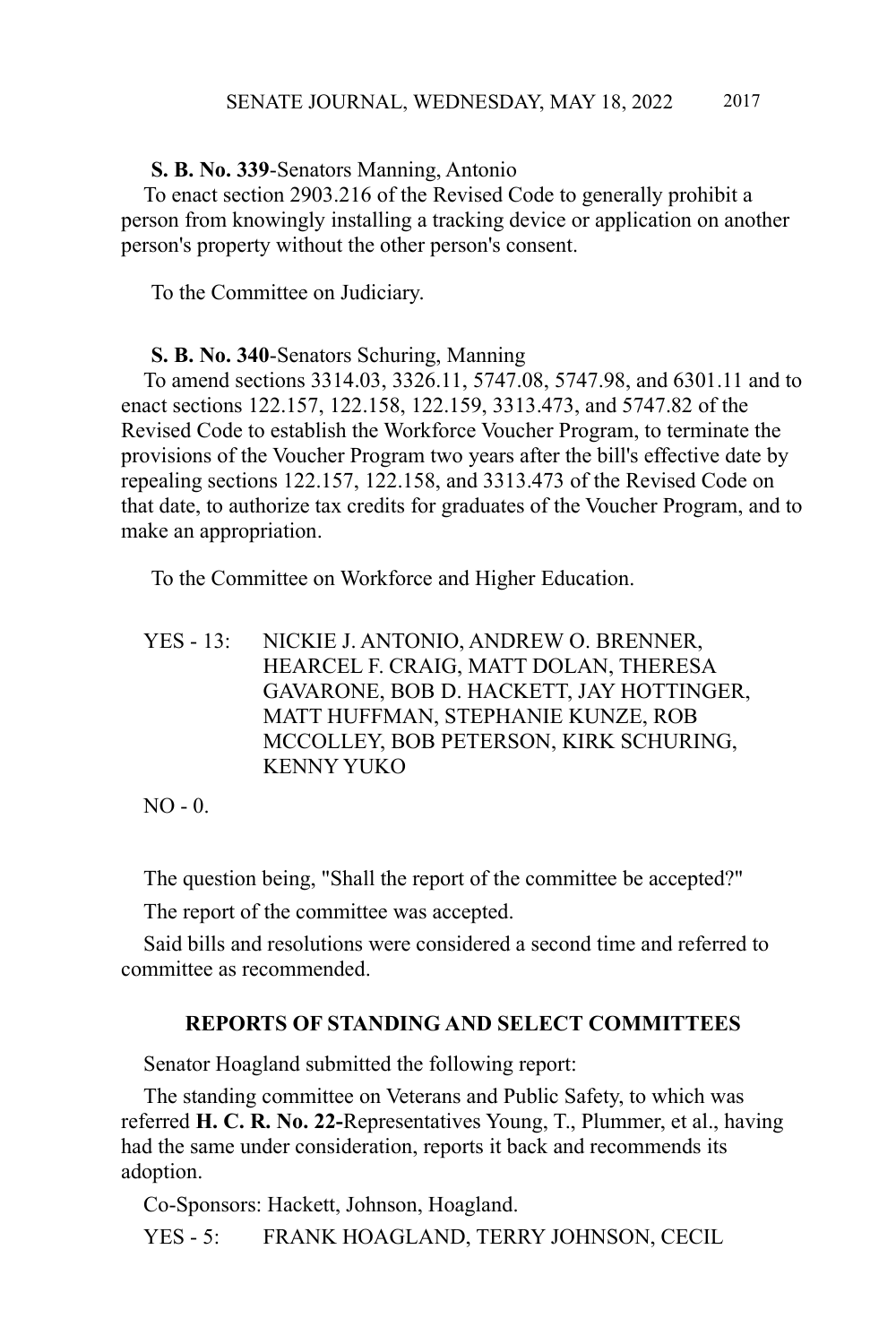## THOMAS, BOB D. HACKETT, BOB PETERSON

 $NO - 0.$ 

Senator Kunze submitted the following report:

The standing committee on Transportation, to which was referred **H. B. No. 338-**Representative Hoops, et al., having had the same under consideration, reports back a substitute bill and recommends its passage.

Co-Sponsors: Hoagland, Kunze.

- YES 11: STEPHANIE KUNZE, BILL REINEKE, NICKIE J. ANTONIO, LOUIS W. BLESSING, III, FRANK HOAGLAND, NATHAN H. MANNING, SANDRA O'BRIEN, KRISTINA D. ROEGNER, MICHAEL A. RULLI, TIM SCHAFFER, SANDRA R. WILLIAMS
- NO 1: NIRAJ ANTANI

Senator Kunze submitted the following report:

The standing committee on Transportation, to which was referred **S. B. No. 255-**Senators Antonio, Williams, et al., having had the same under consideration, reports it back and recommends its passage.

Co-Sponsors: Kunze, Hoagland.

YES - 12: STEPHANIE KUNZE, BILL REINEKE, NICKIE J. ANTONIO, NIRAJ ANTANI, LOUIS W. BLESSING, III, FRANK HOAGLAND, NATHAN H. MANNING, SANDRA O'BRIEN, KRISTINA D. ROEGNER, MICHAEL A. RULLI, TIM SCHAFFER, SANDRA R. WILLIAMS

NO - 0.

Senator Roegner submitted the following report:

The standing committee on Government Oversight and Reform, to which was referred **H. B. No. 340-**Representatives Bird, Blackshear, et al., having had the same under consideration, reports it back and recommends its passage.

YES - 7: KRISTINA D. ROEGNER, ROB MCCOLLEY, HEARCEL F. CRAIG, FRANK HOAGLAND, GEORGE F. LANG, TIM SCHAFFER, CECIL THOMAS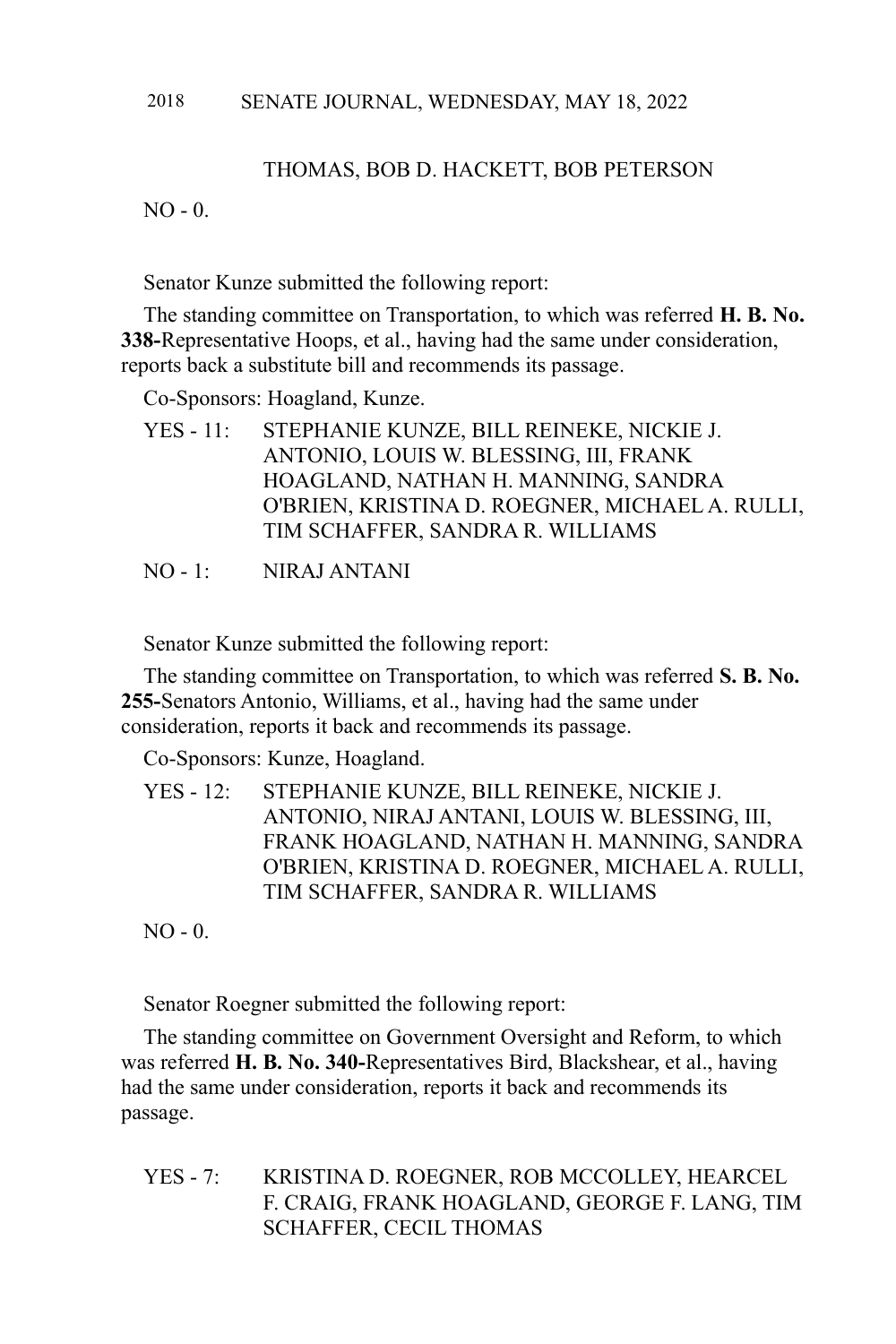$NO - 0.$ 

The question being, "Shall the reports of the committee be accepted?" The reports of the committee were accepted.

### **RESOLUTIONS REPORTED BY COMMITTEE**

**S. C. R. No. 8**-Senators Hottinger, Romanchuk. Cosponsors: Senators Antonio, Cirino, Craig, Fedor, Schaffer, Yuko.

To promote the induction of Dick Schafrath into the Pro Football Hall of Fame.

WHEREAS, The members of the 134th General Assembly of the State of Ohio are pleased to support the induction of Dick Schafrath into the Pro Football Hall of Fame; and

WHEREAS, Dick Schafrath was, indeed, deserving of induction into the Pro Football Hall of Fame, for it would be a fitting tribute to him for his numerous accomplishments in the sport of American football. He was an offensive lineman with the Cleveland Browns for thirteen seasons from 1959 to 1971, and, throughout this time, the team never had a losing season, compiling a record of 59-23-2, winning five conference or division titles, and winning a national championship. During his career, Dick Schafrath blocked for such Pro Football Hall of Fame running backs as Jim Brown, Bobby Mitchell, and Leroy Kelly, and he was named a National Football League All-Pro for four years; and

WHEREAS, Dick Schafrath was a remarkable individual, for he successfully combined talent and competitive spirit with the highest ideals of good sportsmanship to become a truly exceptional athlete. He is certainly deserving of high praise; and

WHEREAS, Dick Schafrath's record of personal and professional achievement stands as a hallmark worthy of emulation, and he inspired countless individuals to excel in numerous areas of endeavor. With or without national acclaim, his accomplishments and leadership are a justifiable source of pride for his family, his community, and the Cleveland Browns; now therefore be it

RESOLVED, That we, the members of the 134th General Assembly of the State of Ohio, in adopting this resolution, salute the memory of Dick Schafrath and encourage the selection committee of the Pro Football Hall of Fame to acknowledge his merits by inducting him; and be it further

RESOLVED, That the Clerk of the Senate transmit duly authenticated copies of this resolution to the family of Dick Schafrath, to the selection committee of the Pro Football Hall of Fame, and to the news media of Ohio.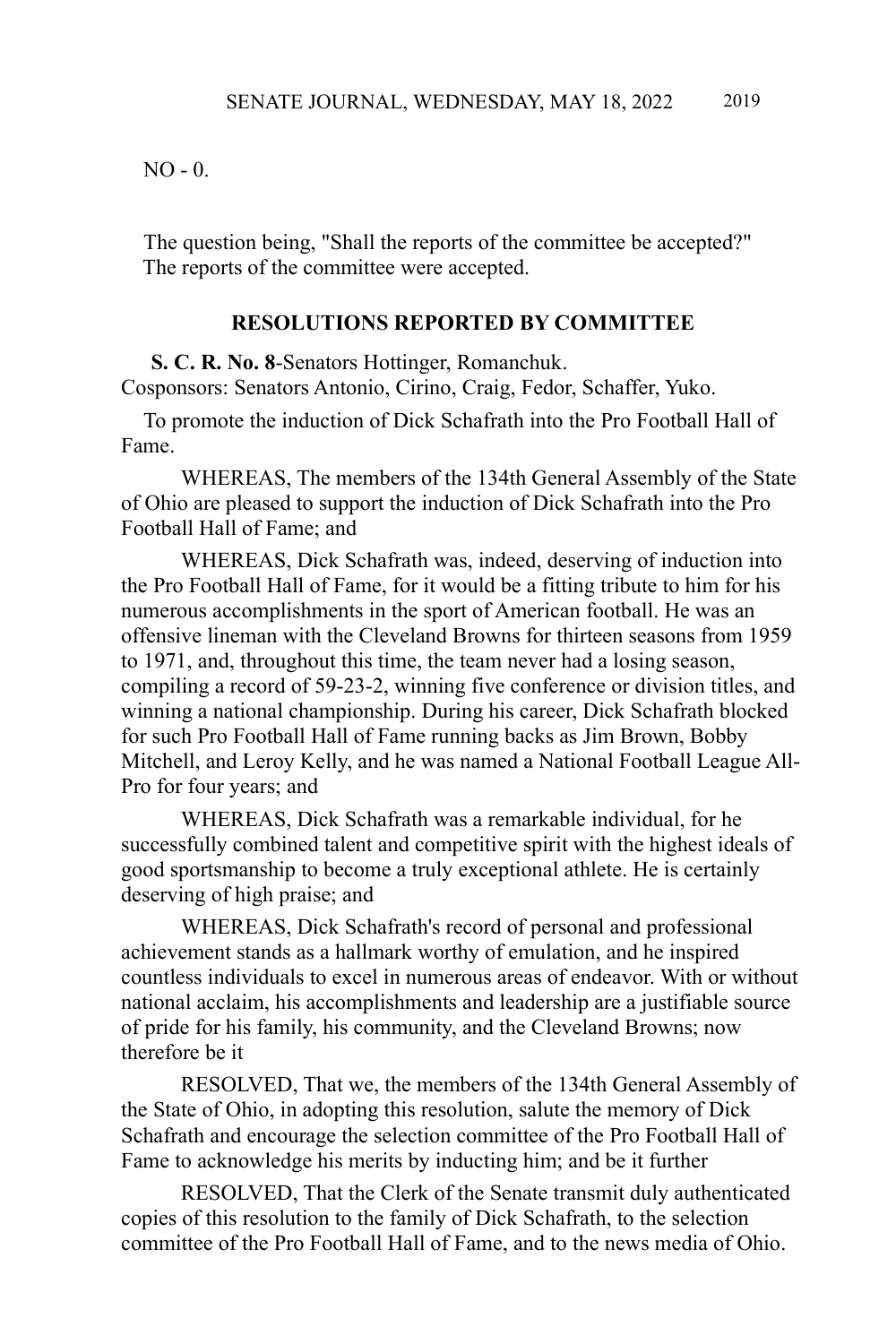The question being, "Shall the concurrent resolution, **S. C. R. No. 8**, be adopted?

The yeas and nays were taken and resulted – yeas 31, nays 0, as follows:

Those who voted in the affirmative were: Senators

| Antani      | Antonio  | <b>Blessing</b> | <b>Brenner</b> |
|-------------|----------|-----------------|----------------|
| Cirino      | Craig    | Dolan           | Fedor          |
| Gavarone    | Hackett  | Hoagland        | Hottinger      |
| Huffman, S. | Johnson  | Kunze           | Lang           |
| Manning     | McColley | O'Brien         | Peterson       |
| Reineke     | Roegner  | Romanchuk       | Rulli          |
| Schaffer    | Schuring | Sykes           | Thomas         |
| Williams    | Yuko     |                 | Huffman, M.-31 |

So the concurrent resolution was adopted.

The title was amended as follows:

Add the names: "Blessing, Brenner, Gavarone, Hackett, Johnson, Kunze, Peterson, Reineke, Roegner, Rulli, Schuring, Sykes, Thomas."

The question being, "Shall the motion be agreed to?"

The motion was agreed to and the title so amended.

### **BILLS FOR THIRD CONSIDERATION**

**Am. Sub. H. B. No. 30**-Representatives Wiggam, Kick. Cosponsors: Representatives Cross, Hillyer, Fraizer, Young, T., Roemer, Ray,

Baldridge, McClain, Sheehy, Hall, O'Brien, Bird, Carruthers, Galonski, Jones, Miller, A., Miller, J., Stein, West.

To amend sections 4511.216, 4513.11, 4513.17, and 5733.98; to enact new section 4513.111 and sections 4513.112, 4513.113, 4513.114, and 4513.115; and to repeal sections 4513.111 and 5733.44 of the Revised Code to clarify the law governing slow-moving vehicles and to revise the lighting and reflective material requirements applicable to animal-drawn vehicles, was considered the third time.

The question being, "Shall the bill, **Am. Sub. H. B. No. 30**, pass?"

The yeas and nays were taken and resulted – yeas 31, nays 0, as follows:

Those who voted in the affirmative were: Senators

| Antani      | Antonio  | Blessing  | <b>Brenner</b> |
|-------------|----------|-----------|----------------|
| Cirino      | Craig    | Dolan     | Fedor          |
| Gavarone    | Hackett  | Hoagland  | Hottinger      |
| Huffman, S. | Johnson  | Kunze     | Lang           |
| Manning     | McColley | O'Brien   | Peterson       |
| Reineke     | Roegner  | Romanchuk | Rulli          |
| Schaffer    | Schuring | Sykes     | Thomas         |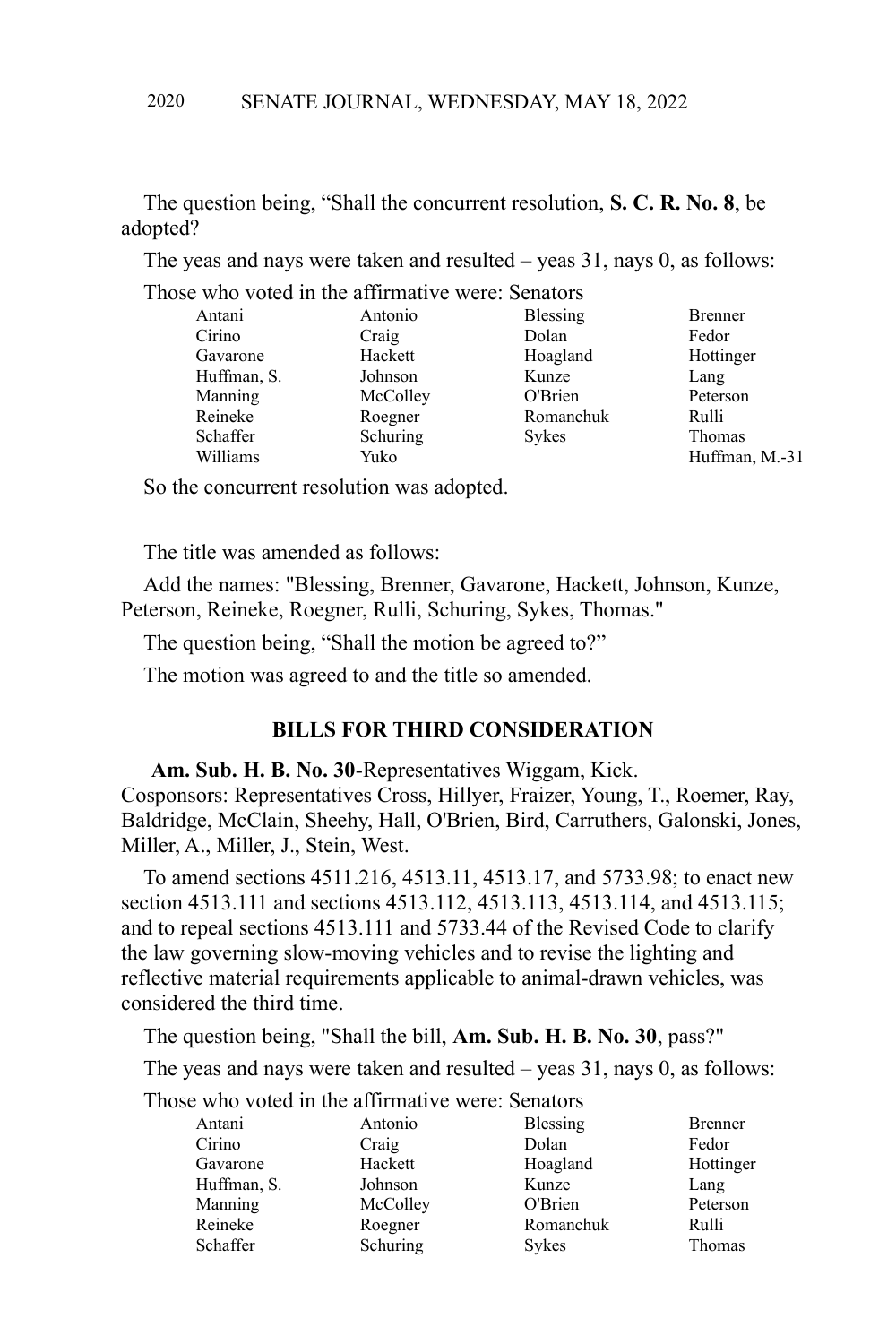Williams Yuko Huffman, M.-31

So the bill passed.

The title was amended as follows:

Add the names: "Antonio, Brenner, Cirino, Kunze, Manning, O'Brien, Reineke, Romanchuk, Rulli, Thomas, Yuko."

The question being, "Shall the motion be agreed to?"

The motion was agreed to and the title so amended.

**Sub. H. B. No. 321**-Representatives Kick, Young, B. Cosponsors: Representatives Ginter, Stephens, Riedel, Lanese, Seitz, Jordan, Stoltzfus, Jones, Cross, Fowler Arthur, Miller, J., Koehler, Abrams, Brent, Carruthers, Crossman, Ferguson, Hicks-Hudson, Jarrells, Leland, Lightbody, Miller, A., O'Brien, Robinson, Sobecki, Upchurch, Weinstein, Wilkin. Senators Hackett, Schaffer.

To amend sections 4707.01, 4707.02, 4707.021, 4707.04, 4707.05, 4707.06, 4707.07, 4707.073, 4707.08, 4707.091, 4707.10, 4707.11, 4707.12, 4707.14, 4707.15, 4707.151, 4707.16, 4707.171, 4707.18, 4707.19, 4707.20, 4707.21, 4707.22, 4707.25, 5322.01, and 5322.03; to enact sections 4707.101 and 4707.153; and to repeal sections 4707.071 and 4707.09 of the Revised Code to eliminate the apprentice auctioneer and special auctioneer's license and to make other revisions to the law governing auctions, was considered the third time.

The question being, "Shall the bill, **Sub. H. B. No. 321**, pass?"

Senator Schaffer moved to amend as follows:

In line 10 of the title, delete "and" and insert ","

In line 11 of the title, after "auctions" insert ", and to make changes to the lien enforcement notice and towing provisions of the self-service storage facilities law"

The question being, "Shall the amendment be agreed to?"

The motion to amend was agreed to.

The question recurred "Shall the bill, **Sub. H. B. No. 321**, pass?"

The yeas and nays were taken and resulted – yeas 30, nays 1, as follows:

Those who voted in the affirmative were: Senators

| Antonio  | <b>Blessing</b> | <b>Brenner</b> | Cirino         |
|----------|-----------------|----------------|----------------|
| Craig    | Dolan           | Fedor          | Gavarone       |
| Hackett  | Hoagland        | Hottinger      | Huffman, S.    |
| Johnson  | Kunze           | Lang           | Manning        |
| McColley | O'Brien         | Peterson       | Reineke        |
| Roegner  | Romanchuk       | Rulli          | Schaffer       |
| Schuring | Sykes           | Thomas         | Williams       |
| Yuko     |                 |                | Huffman. M.-30 |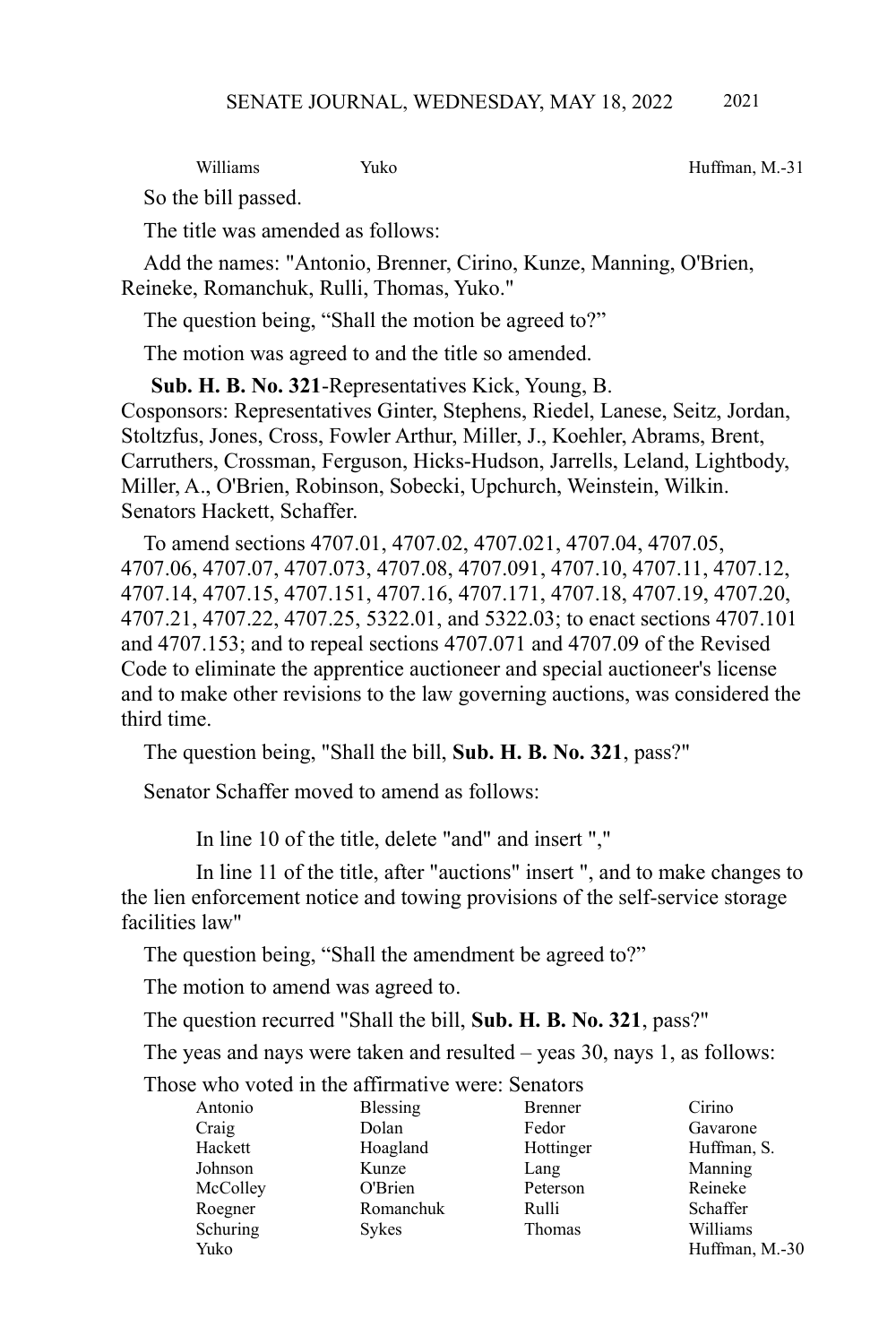Senator Antani voted in the negative-1.

So the bill passed.

The title was amended as follows:

Add the names: "Cirino, Craig, O'Brien, Roegner, Rulli."

The question being, "Shall the motion be agreed to?"

The motion was agreed to and the title so amended.

**Sub. H. B. No. 338**-Representative Hoops.

Cosponsors: Representatives Baldridge, Brent, Brown, Cross, Crossman, Ghanbari, Hicks-Hudson, Leland, Miller, A., Miller, J., O'Brien, Plummer, Russo, Sheehy, Sobecki, Upchurch, West. Senators Hoagland, Kunze.

To amend sections 306.37, 4501.025, 4501.13, 4506.06, 4506.09, 4507.112, 4507.24,4508.08, and 5517.011 and to enact sections 306.354 and 5501.441 of the Revised Code and to amend Section 223.15 of S.B. 310 of the 133rd General Assembly as subsequently amended to make changes to the laws related to the Bureau of Motor Vehicles, regional transit authorities, toll violations between states, the financial contracting authority of the Director of Transportation for purposes of the Brent Spence Bridge Project, and to make an appropriation, was considered the third time.

The question being, "Shall the bill, **Sub. H. B. No. 338**, pass?"

The yeas and nays were taken and resulted – yeas 30, nays 1, as follows:

Those who voted in the affirmative were: Senators

| Antonio  | <b>Blessing</b> | <b>Brenner</b> | Cirino         |
|----------|-----------------|----------------|----------------|
| Craig    | Dolan           | Fedor          | Gavarone       |
| Hackett  | Hoagland        | Hottinger      | Huffman, S.    |
| Johnson  | Kunze           | Lang           | Manning        |
| McColley | O'Brien         | Peterson       | Reineke        |
| Roegner  | Romanchuk       | Rulli          | Schaffer       |
| Schuring | Sykes           | Thomas         | Williams       |
| Yuko     |                 |                | Huffman, M.-30 |

Senator Antani voted in the negative-1.

So the bill passed.

The title was amended as follows:

Add the names: "Antonio, Cirino, Craig, Hottinger, Johnson, Manning, Reineke, Rulli, Schuring, Thomas, Yuko."

The question being, "Shall the motion be agreed to?"

The motion was agreed to and the title so amended.

**Am. S. B. No. 278**-Senator Peterson.

To enact section 5.2529 of the Revised Code to designate the first full week of February as "Ohio Burn Awareness Week", was considered the third time.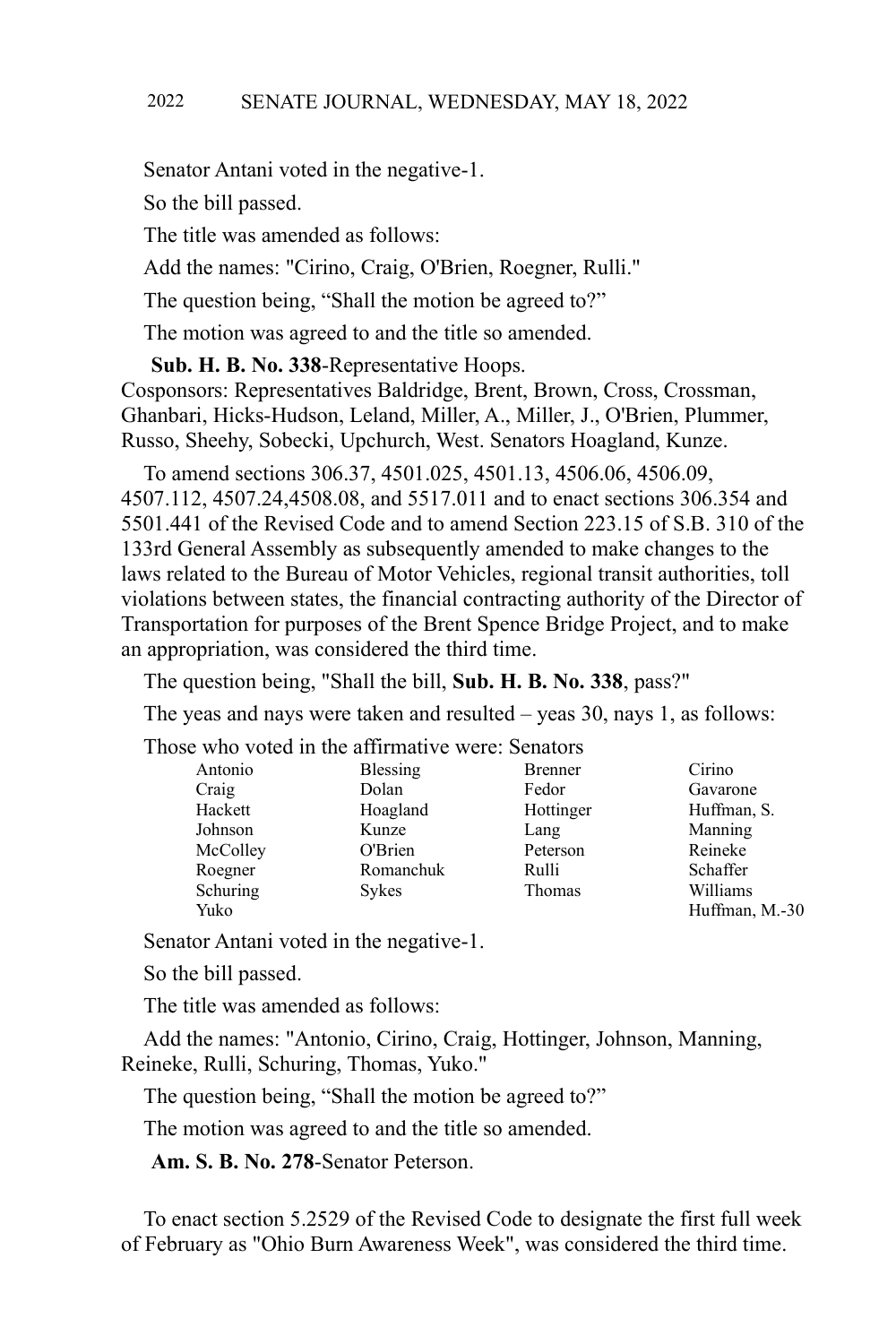The question being, "Shall the bill, **Am. S. B. No. 278**, pass?" The yeas and nays were taken and resulted – yeas 31, nays 0, as follows:

Those who voted in the affirmative were: Senators

| Antani      | Antonio  | <b>Blessing</b> | <b>Brenner</b> |
|-------------|----------|-----------------|----------------|
| Cirino      | Craig    | Dolan           | Fedor          |
| Gavarone    | Hackett  | Hoagland        | Hottinger      |
| Huffman, S. | Johnson  | Kunze           | Lang           |
| Manning     | McColley | O'Brien         | Peterson       |
| Reineke     | Roegner  | Romanchuk       | Rulli          |
| Schaffer    | Schuring | Sykes           | Thomas         |
| Williams    | Yuko     |                 | Huffman, M.-31 |

So the bill passed.

The title was amended as follows:

Add the names: "Senators Antonio, Blessing, Brenner, Cirino, Craig, Gavarone, Hackett, Johnson, Kunze, Reineke, Romanchuk, Rulli, Schaffer, Thomas, Yuko."

The question being, "Shall the motion be agreed to?"

The motion was agreed to and the title so amended.

### **MOTIONS**

Senator Rob McColley moved that Senators absent the week of Sunday, May 15, 2022, be excused, so long as a written explanation is on file with the Clerk pursuant to Senate Rule No. 17.

The question being, "Shall the motion be agreed to?"

The motion was agreed to.

### **OFFERING OF RESOLUTIONS**

Pursuant to Senate Rule No. 54, the following resolution was offered:

**S. R. No. 355** - Senator Yuko.

Honoring the Richmond Heights High School boys basketball team as the 2022 Division IV State Champion.

The question being, "Shall the resolution listed under the President's prerogative be adopted?"

So the resolution was adopted.

### **MESSAGE FROM THE PRESIDENT**

Pursuant to Section 127.12 of the Ohio Revised Code, the President of the Senate appoints Senator Stephanie Kunze to temporarily replace Senator Matt Dolan on the Controlling Board for the purposes of the May 23, 2022

2023